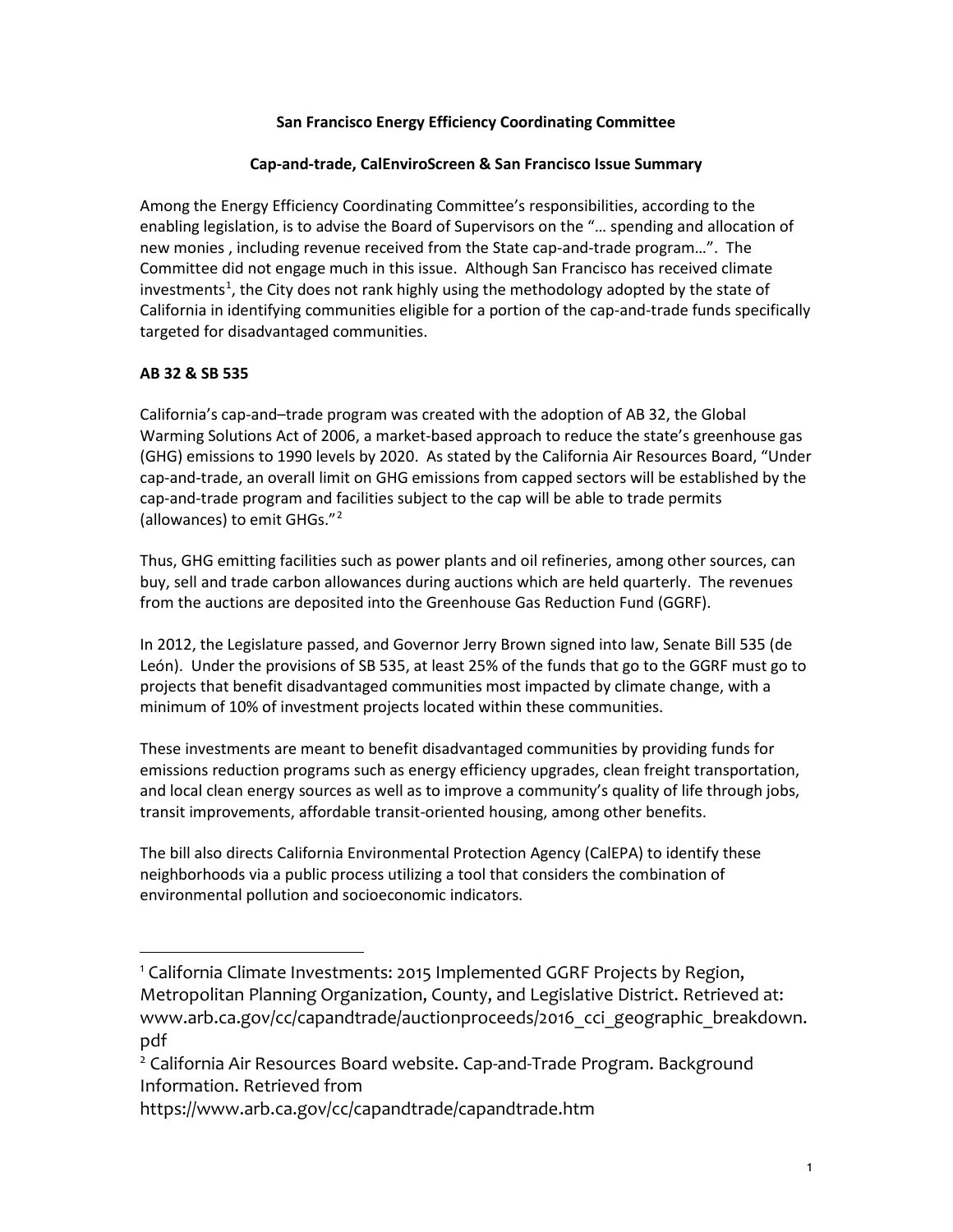### **CalEnviroScreen**

For many years, the environmental justice movement in California, and across the nation, have advocated for the development of scientifically sound tools to identify environmental justice communities, i.e., low-income communities and communities of color disproportionately burdened by multiple sources of pollution and socioeconomic impacts.

In 2014, after years of input from community organizers, advocates and other stakeholders and an extensive peer review process, the California Environmental Protection Agency (CalEPA) and the Office of Environmental Health Hazard Assessment (OEHHA) released the first ever cumulative impact screening tool, the California Communities Environmental Health Screening Tool (CalEnviroScreen or CES).

The CalEnviroScreenCES is a tool that identifies the presence of both pollution burdens and population vulnerabilities throughout California's approximately 8,000 census tracts. The current proposed iteration of the tool uses 20 statewide indicators. See below for the indicators used in CalEnviroScreen CES 3.0:

| <b>Pollution Burden</b> |                     | <b>Population Characteristics</b> |                        |
|-------------------------|---------------------|-----------------------------------|------------------------|
| <b>Exposures</b>        | Environmental       | <b>Sensitive</b>                  | Socioeconomic          |
|                         | <b>Effects</b>      | <b>Populations</b>                | <b>Factors</b>         |
| • Ozone                 | • Cleanup sites     | • Asthma ER visits                | • Educational          |
| $\bullet$ PM2.5         | • Groundwater       | • Cardiovascular                  | attainment             |
| • Diesel Particulate    | threats             | <b>Disease</b>                    | • Linguistic Isolation |
| Matter                  | • Hazardous waste   | • Low Birth Weight                | • Poverty              |
| • Drinking Water        | facilities and      | Infants                           | • Rent Adjusted        |
| Contaminants            | generators          |                                   | Income                 |
| • Toxic Releases from   | • Impaired waters   |                                   | • Unemployment         |
| facilities              | • Solid waste sites |                                   |                        |
| • Traffic Density       | and facilities      |                                   |                        |
|                         |                     |                                   |                        |

#### **CES 3.0 Proposed Indicators**

The CES uses the indicators to provide a statewide ranking of the census tracts in California, with communities with census tracts with high total scores being designated to have a high cumulative amount of pollution and vulnerable population characteristics.

### **San Francisco Ranking**

As stated previously, SB 535 mandated that a portion of GGRF funds be directed to the state's "disadvantaged communities." CalEPA selected the CES as the tool to identify disadvantaged communities (DACs) for certain GGRF investments.

As a result, in the proposed update to the toolrecently finalized updated version, CES 3.0, there are 711 census tracts in San Francisco that meet the threshold for being in the top 25% of California's most disadvantaged communities disadvantaged communities(DACs). In the previous iteration of the tool, CES 2.0, there were 3 census tracts in San Francisco that were in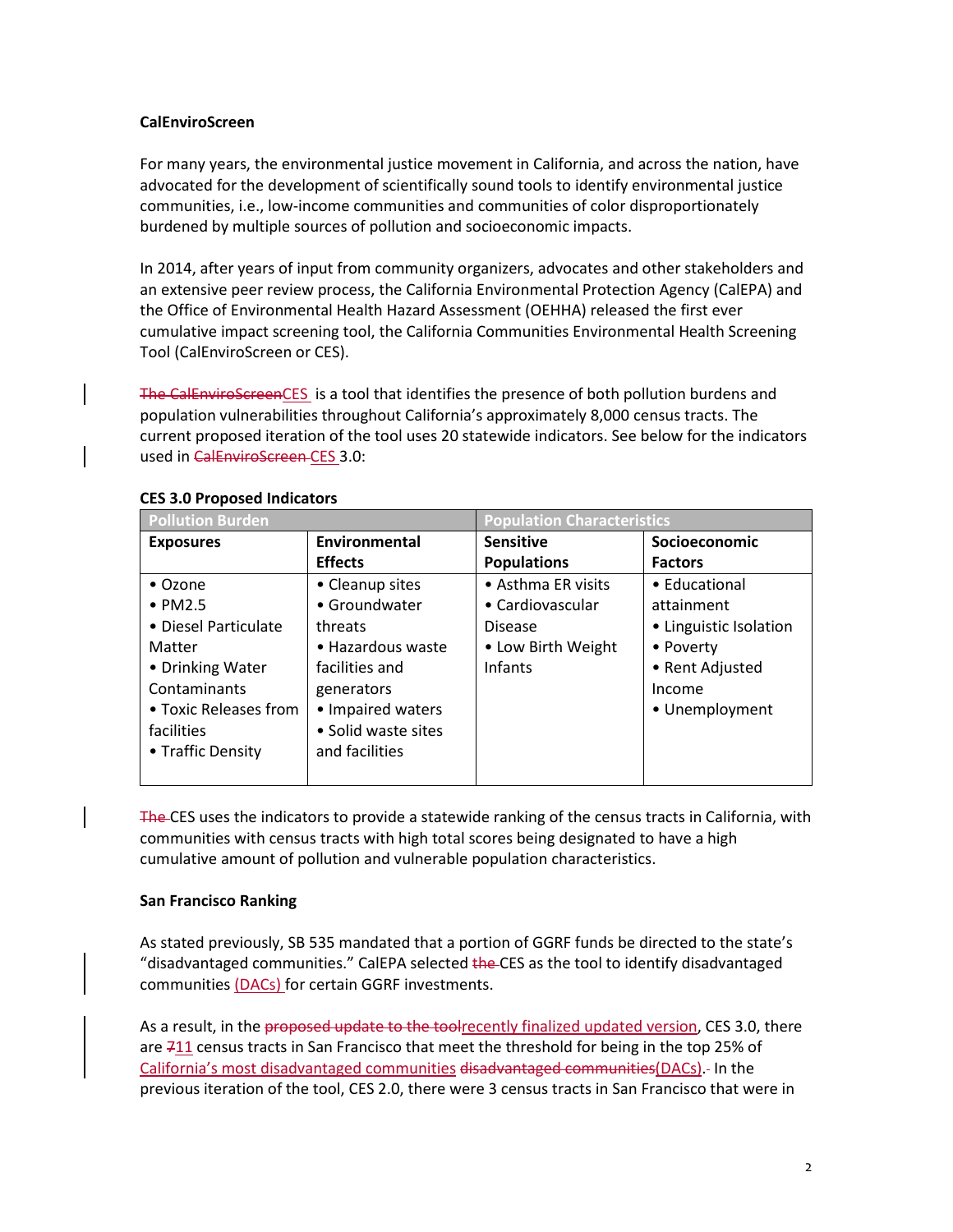the 25%. Thanks to the advocacy of several agencies, cities, and a coalition of community organizations dedicated to serving San Francisco's low-income communities, the finalized version 3.0 increased the number of tracts in both San Francisco and the greater Bay Area considered DACs.

|--|

|                      | <b>CES 2.0</b> | <b>Draft CES 3.0</b> | <b>Finalized CES 3.0</b> |
|----------------------|----------------|----------------------|--------------------------|
| <b>San Francisco</b> | 3 DACs         | 7 DACs               | 11 DACs                  |
| <b>Bay Area</b>      | 85 DACs        | 56 DACs              | 105 DACs                 |

As illustrated in the table above, the formula utilized by the draft version 3.0 would have increased the number of census tracts considered DACs in San Francisco from 3 to 7. However, the Bay Area overall would have seen a decline of 29 tracts. This prompted local and regional agencies as well as city departments to submit comments to CalEPA urging it to revise the draft version 3.0. In particular, San Francisco Public Utilities Commission, San Francisco Department of Public Health, the Mayor's Office, and the Bay Area Legislative Caucus submitted comments supporting a modification to the CES formula. The coalition of community organizations also supported modifying the formula to make CES more inclusive, and included the following organizations: Brightline Defense, Emerald Cities, Luminalt, A. Philip Randolph Institute, CYC, YCD, ABU, Mission Hiring Hall, and Asian Neighborhood Design. Thanks to the advocacy of these and other stakeholders, the finalized version 3.0 is more inclusive for both San Francisco and the Bay Area.

San Francisco has received climate investments. For example, three affordable housing projects have been funded through the Affordable Housing and Sustainable Communities program, which utilizes funds from the GGRF.

However, given that few census tracts are in the top 25%, this has limited San Francisco from being eligible for certain grants.

Advocates and environmental justice organizers continue to work with the CalEPA and OEHHA to strengthen the tool. Additionally, they have supported legislation, such as AB 1550 (Gomez) the Climate Investments in Disadvantaged Communities and to Low-Income Households, which sets aside funding for low-income households outside a designated disadvantaged community, in order to increase climate investments in overburdened communities.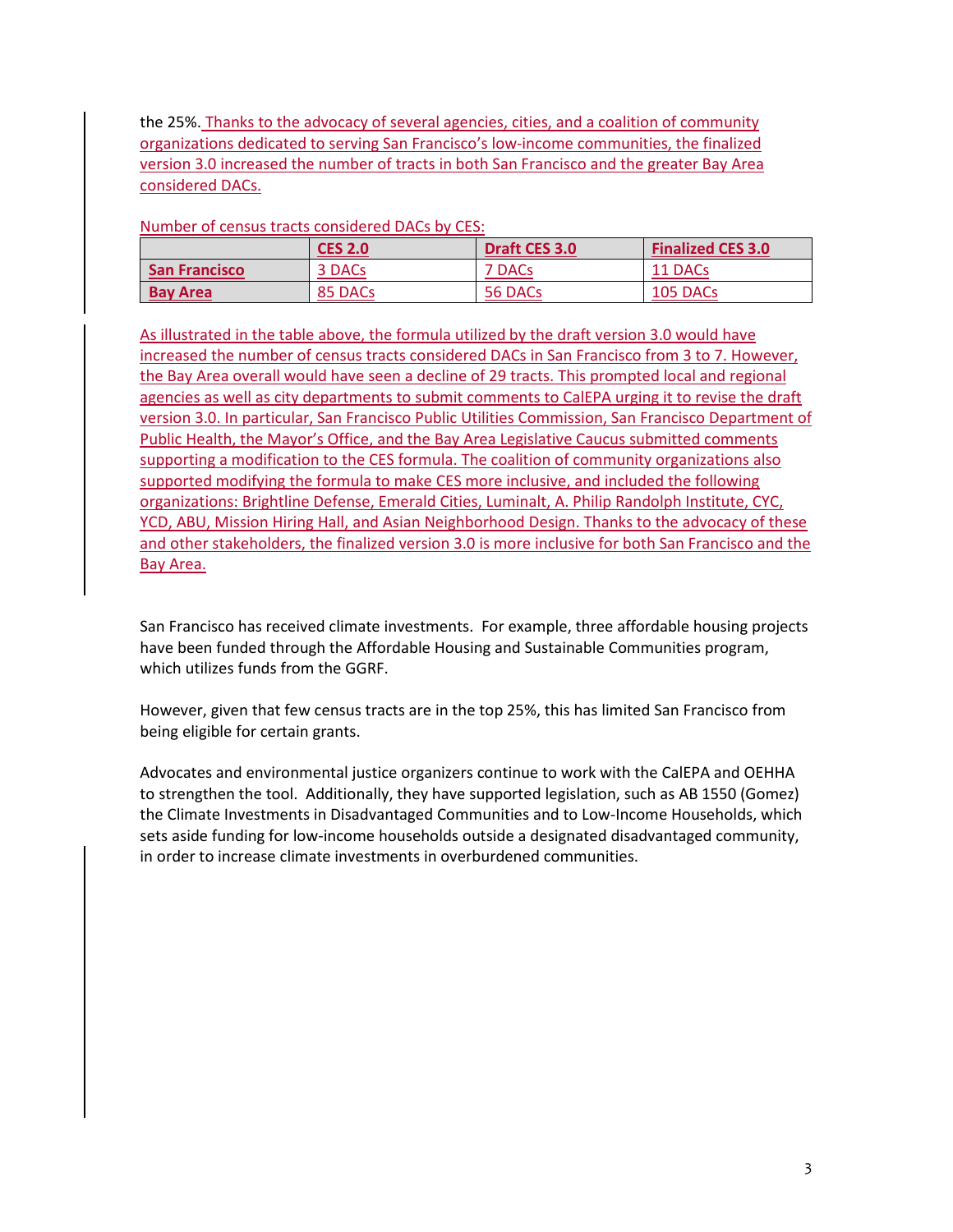# **San Francisco Energy Efficiency Coordinating Committee**

# **Energy Efficiency and Multifamily Affordable Housing Issue Summary**

San Francisco has more than 200 multifamily affordable housing (MAH) sites providing over 20,000 units of affordable housing to the City's poor.<sup>[1](#page-3-0)</sup> MAHs in San Francisco continue to be underserved and have significant unrealized benefits with regards to energy efficiency. MAHs in San Francisco face barriers that make it difficult for energy efficiency measures to be adopted:

- There is the challenge of split incentives, where tenants pay utility bills and property owners are the ones responsible for capital improvements to the building.
- There is also a challenge with financing capital improvements for energy efficiency measures because the savings are often difficult to capture to help repay the loans.

Implementing energy efficiency at MAH sites will help both the building owner and residents save money on utility bills, improve comfort and quality of life, and promote resilient housing for low-income families. Mission Housing Development Corporation has actively pursued a variety of different strategies to make these improvements and overcome the aforementioned barriers. Partnering with stakeholders such as the Association for Energy Affordability (AEA) and SF Environment (SFE) Mission Housing Development Corporation has completed several energy efficiency projects in recent years. Here are some examples:

<span id="page-3-0"></span>

# **The Juan Pifarre Apartments, 2012**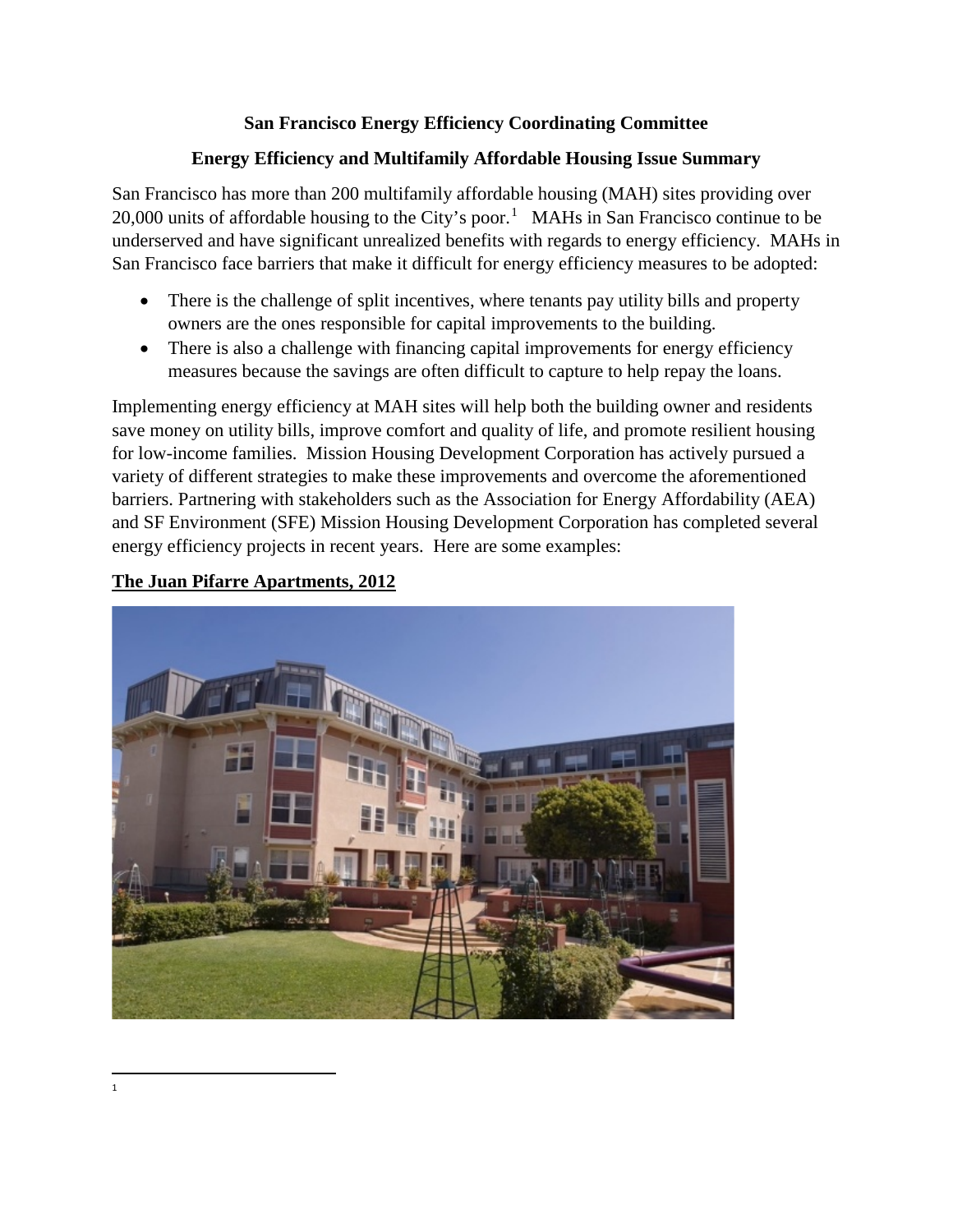#### Juan Pifarre Apartments

Under participation of a pilot program implemented by the Mayor's Office of Housing and the Weatherization Assistance Program, Mission Housing Development Corporation was able to access \$964,011 of local and federal assistance to make comprehensive energy efficiency upgrades at the Juan Pifarre Apartments, a Mission Housing Multifamily Apartment building. The Association for Energy Affordability (AEA) was originally hired to complete investment grade energy audits on Mission Housing buildings. Once the audits were completed, AEA worked with Mission Housing Development Corporation's dedicated project manager for the project and the city of San Francisco to develop a detailed scope of work on the buildings. The final scope of work included both in-depth upgrades of large mechanical equipment and controls to high efficiency, but also the installation of showerheads and aerators and upgraded lighting. Additionally, the scope included a focus on upgrading air quality which involved the replacement of bathroom exhaust fans and dryer exhaust systems. Once the scope of work was identified, Mission Housing Project Manager, AEA, and the contractor worked together to ensure that the installed scope of work delivered the expected results. **The projected site energy savings at the building ranged from 10-28%.**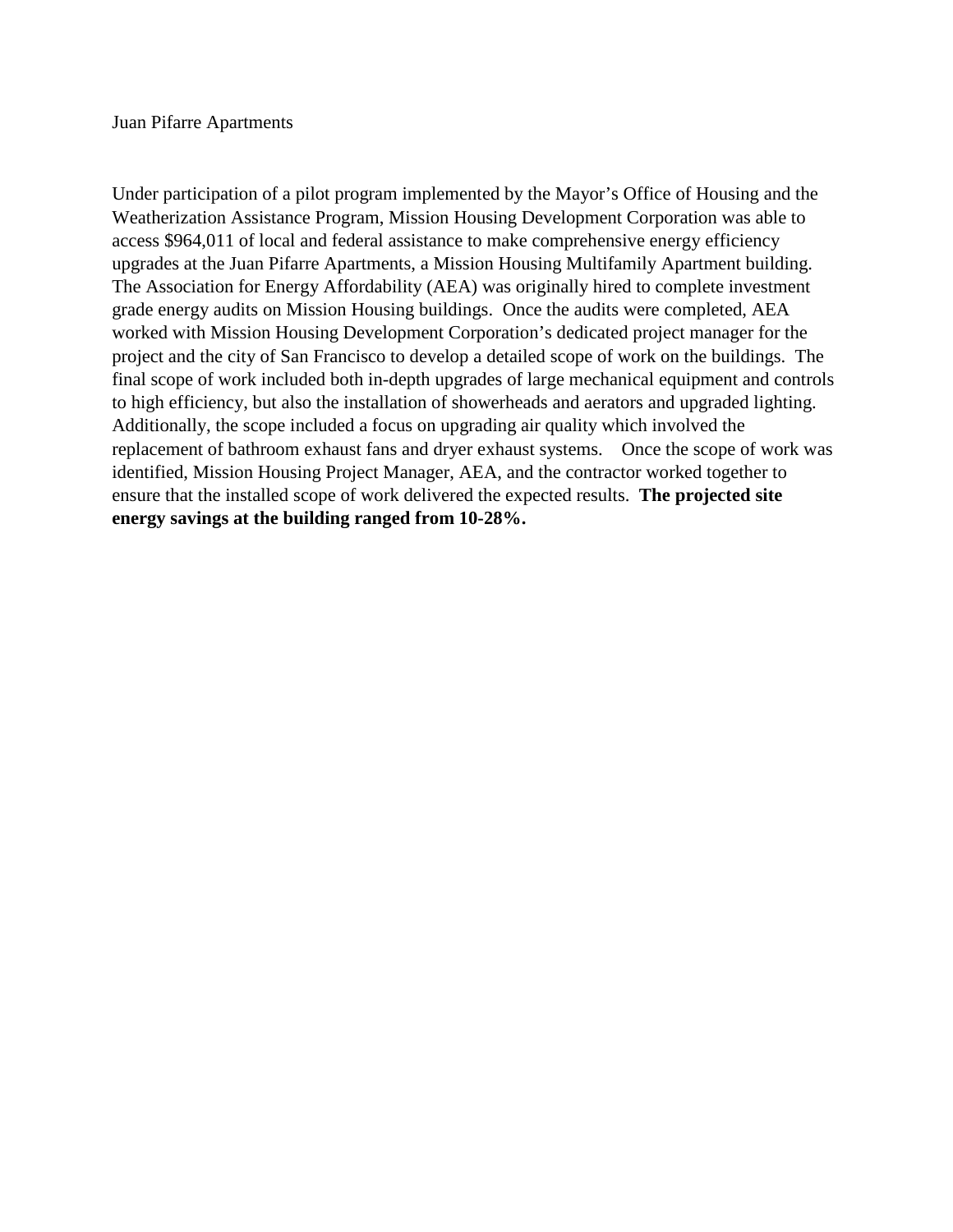# **The Esperanza and Colosimo Apartments, 2014 - 2015**



Apartamentos de la Esperanza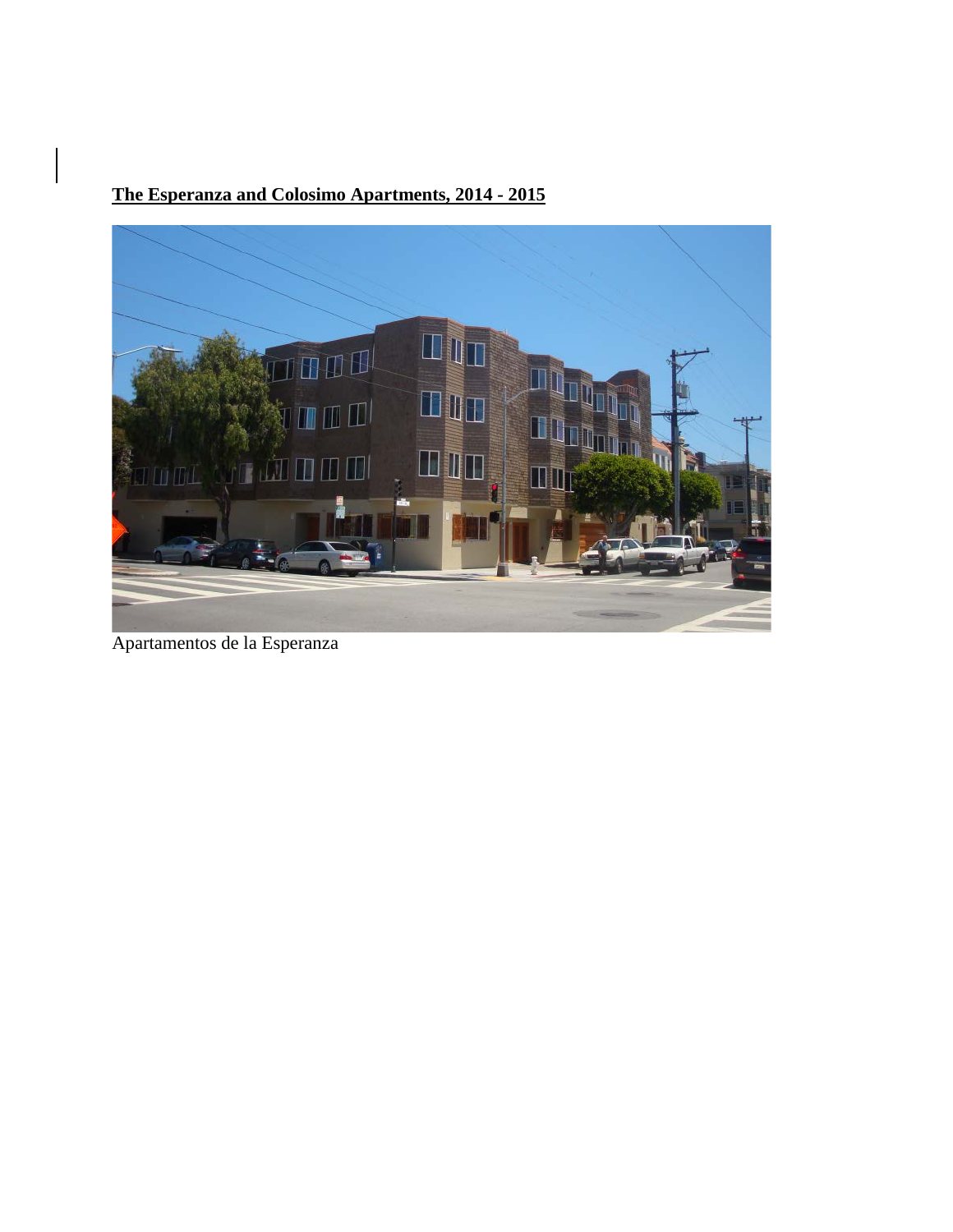

Colosimo Apartments

MISSION HOUSING commenced the total renovation of the Esperanza and Colosimo Apartments in 2014. Specifically, the Esperanza houses thirty-nine (39) units of senior housing that was originally built in 1976, and Colosimo apartments, constructed in 1982 on a Mission District in-fill site, provide eleven (11) spacious and affordable apartments for very low-income families. Maximizing land parcels that are unattractive to many private developers serves an important function for the mixed residential/commercial neighborhood.

Starting in 2014 MISSION HOUSING worked with Basis Architecture, AEA, and Nibbi Brothers General Contractors to develop and implement a comprehensive rehabilitation of both projects that completed in 2015.

Residents were relocated and their furnishings put in storage as construction crews moved from floor to floor of each building. Units were fully modernized with new appliances, LED lighting, new bathrooms and kitchens, durable and low-emitting flooring, high efficiency dual pane windows and improved mechanical ventilation. Common area upgrades were also installed, including LED lighting, high-efficiency combination heating and domestic hot water boilers and insulation.

As part of the project, MISSION HOUSING also worked closely with San Francisco Department of the Environment (SFE) which implements the SF BayREN Multifamily Building Enhancement Program. Ray Manion, SFE project manager, was able to secure a \$37,500 rebate for the two projects which helped maintain aggressive energy savings goals by using high quality, higher efficiency equipment.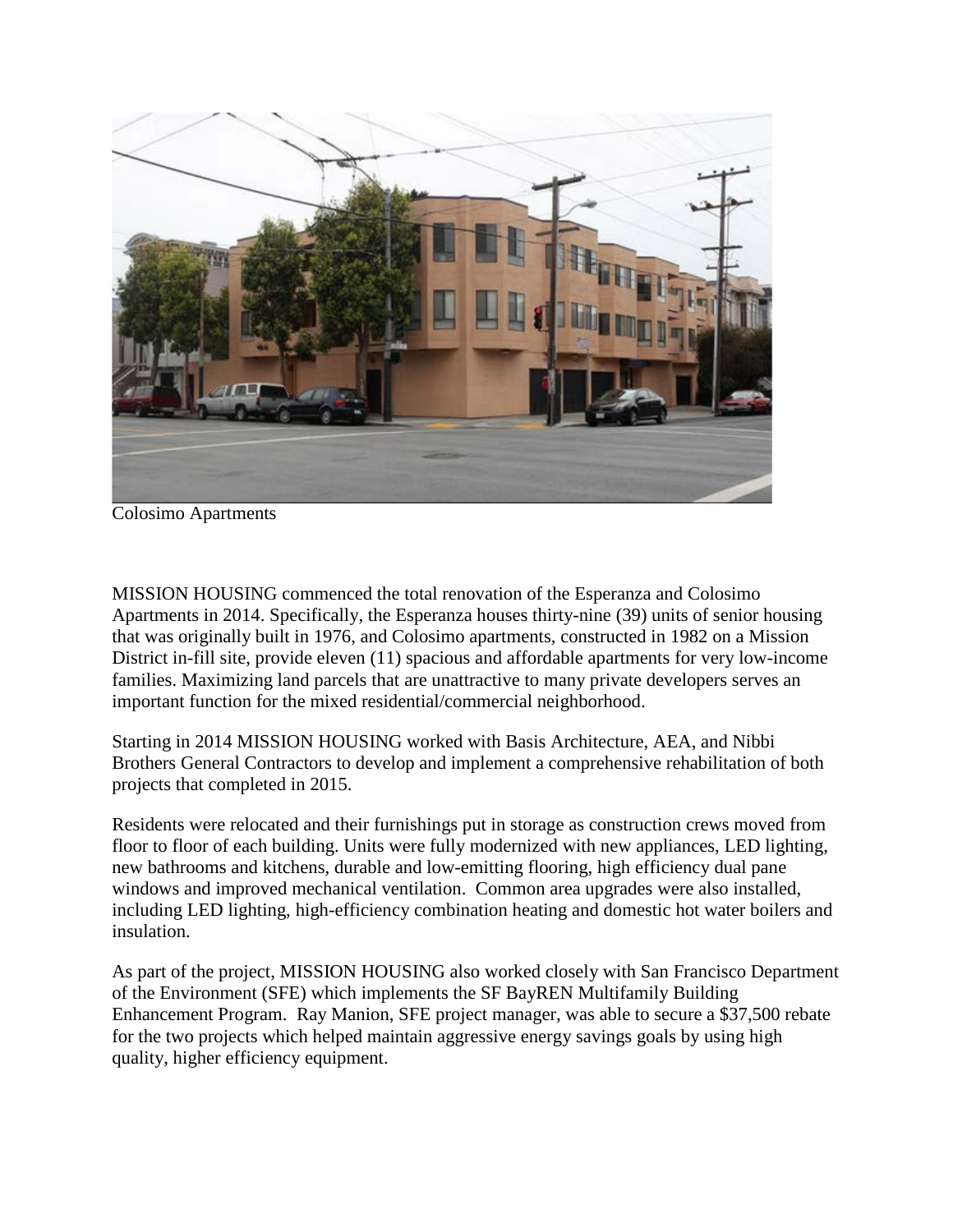Finally, in addition to the efficiency, durability, and indoor air quality benefits, Mission Housing wanted to go above and beyond code and funding requirements at the project, and wanted to hold the project to achieving a high standard. To this end they worked with AEA to third party verify and certify the projects under the [GreenPoint Rated c](http://greenpointrated.com/)ertification program. Third party verification of all construction materials and practices is required to accomplish a GreenPoint Rating. Esperanza Apartments achieved a 100-point rating and Colosimo Apartments achieved a 93-point rating which equate to a Silver category Green Point Rated project.



# **Betel Apartments 2015 - 2016**

The Betel Apartments houses fifty (50) residential units of affordable multifamily housing that was originally built in 1976. Starting in 2015 MISSION HOUSING worked with Hamilton + Aitken Architects, AEA, and Nibbi Brothers General Contractors to develop and implement a comprehensive rehabilitation of both projects that completed in 2016.

Residents were relocated and their furnishings put in storage as construction crews moved from floor to floor of each building. Units were fully modernized with new appliances, LED lighting, new bathrooms and kitchens, modern heating systems, durable and low-emitting flooring, water saving plumbing fixtures, and improved mechanical ventilation. Common area upgrades were also installed, including LED lighting, high-efficiency combination heating and domestic hot water boilers and a new solar hot water system.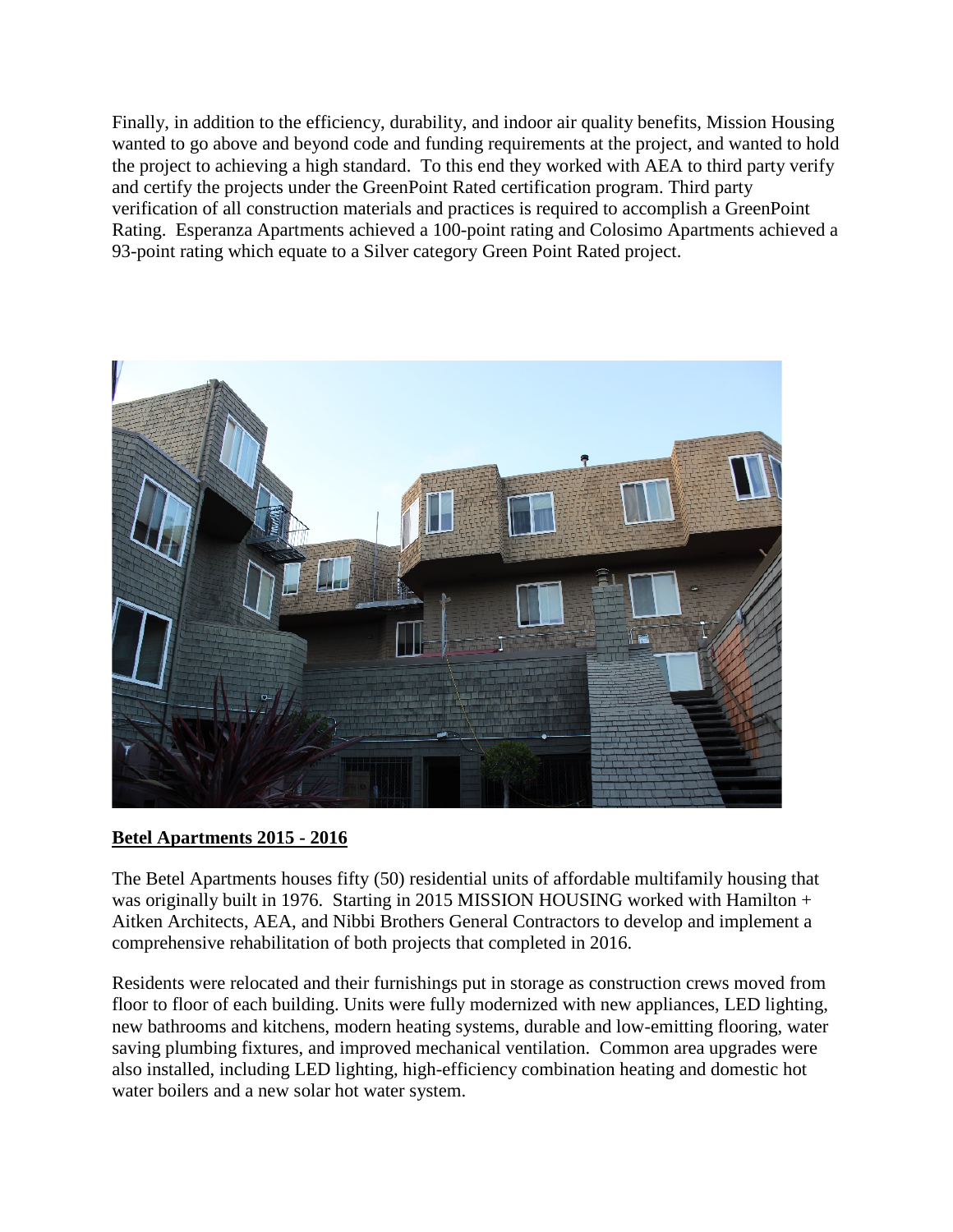Similar to the Esperanza and Colosimo Apartments**,** MISSION HOUSING worked closely with Ray, SFE project manager, to secure a \$37,500 rebate for the projects. Again, the rebate helped with the purchase of higher quality, higher efficiency equipment to achieve aggressive energy saving goals.

Finally, in addition to the efficiency, durability, and indoor air quality benefits, Mission Housing wanted to go above and beyond code and funding requirements at the project, and wanted to hold the project to achieving a high standard. To this end they worked with AEA to third party verify and certify the project under the [GreenPoint Rated c](http://greenpointrated.com/)ertification program. Third party verification of all construction materials and practices is required to accomplish a GreenPoint Rating. The project is projected to achieve 96 points which earns a Silver category designation.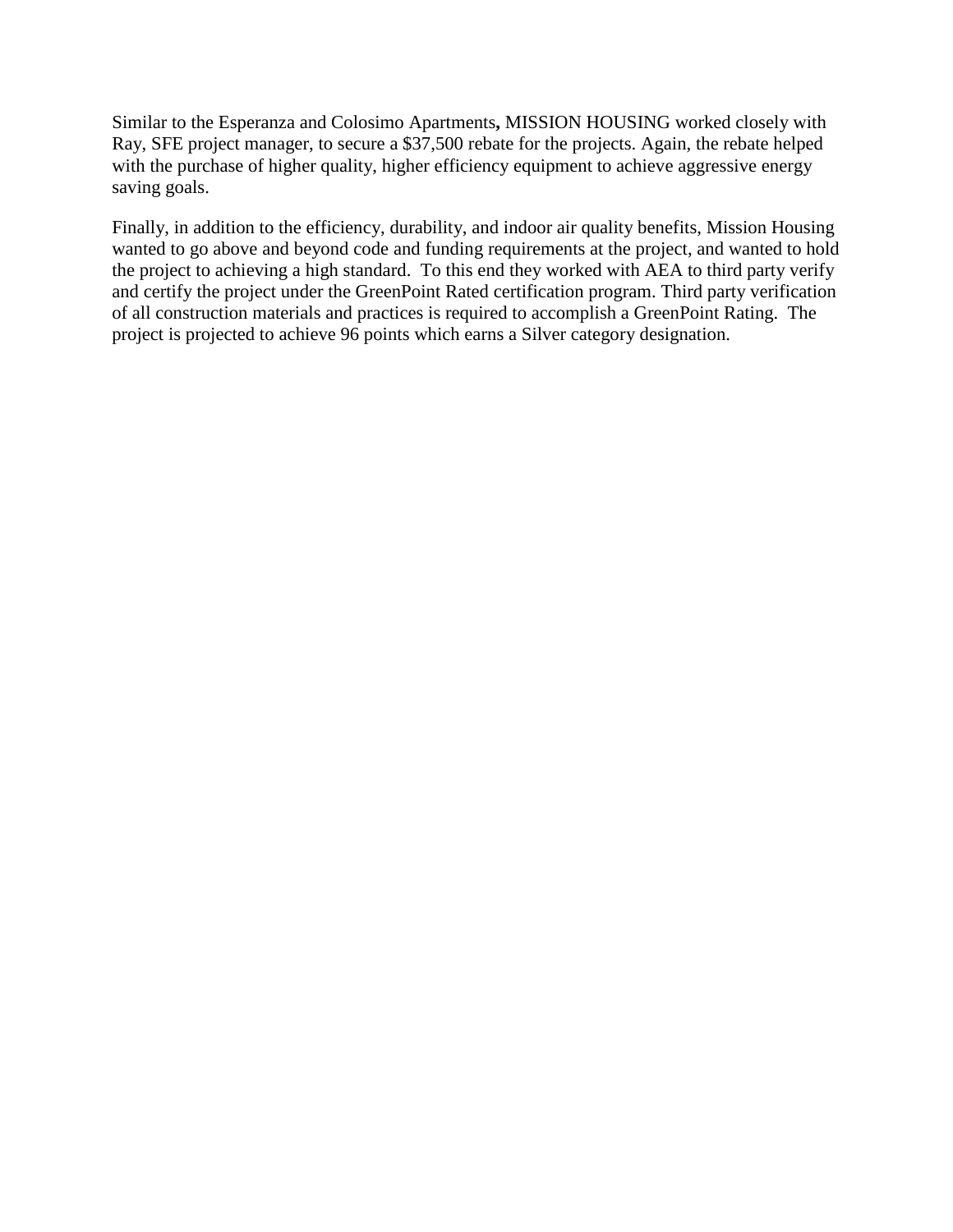## **San Francisco Energy Efficiency Coordinating Committee**

### **Bayview Hunters Point Neighborhood Issue Summary**

One of the major goals of making San Francisco more energy efficient is to reduce and mitigate the impacts of climate change. As we have seen in San Francisco and throughout the world – the effects of climate change disproportionately impact vulnerable and low income communities. Around the world severe droughts have pushed families into poverty resulting in more food insecurity due to the rising costs of nutritious food. We see an increase in extreme storms with higher risks of flooding, and warming neighborhoods due to extreme heat waves. In San Francisco, the Bayview Hunters Point neighborhood has experienced both a history of environmental degradation and is particularly vulnerable to flooding and heat waves due to climate change.

The Bayview Hunters Point neighborhood historically has been burdened with multiple sources of pollution, including industrial facilities, freeways, and two power plants including the former PG&E Hunters Point Power Plant that was only recently decommissioned and was torn down. When the Hunters Point Power Plant operated, it produced over 1,600 tons of pollutant emissions per year. [\[http://www.cpuc.ca.gov/Environment/info/esa/divest-pge-two/eirtc/tables/4-3-](http://www.cpuc.ca.gov/Environment/info/esa/divest-pge-two/eirtc/tables/4-3-1.pdf) [1.pdf\]](http://www.cpuc.ca.gov/Environment/info/esa/divest-pge-two/eirtc/tables/4-3-1.pdf).



SF Dept of Public Health, Climate and Health, Understanding the Risk: An Assessment of San Francisco's Vulnerability to Flooding and Extreme Storms (http://www.sfphes.org/elements/climate).